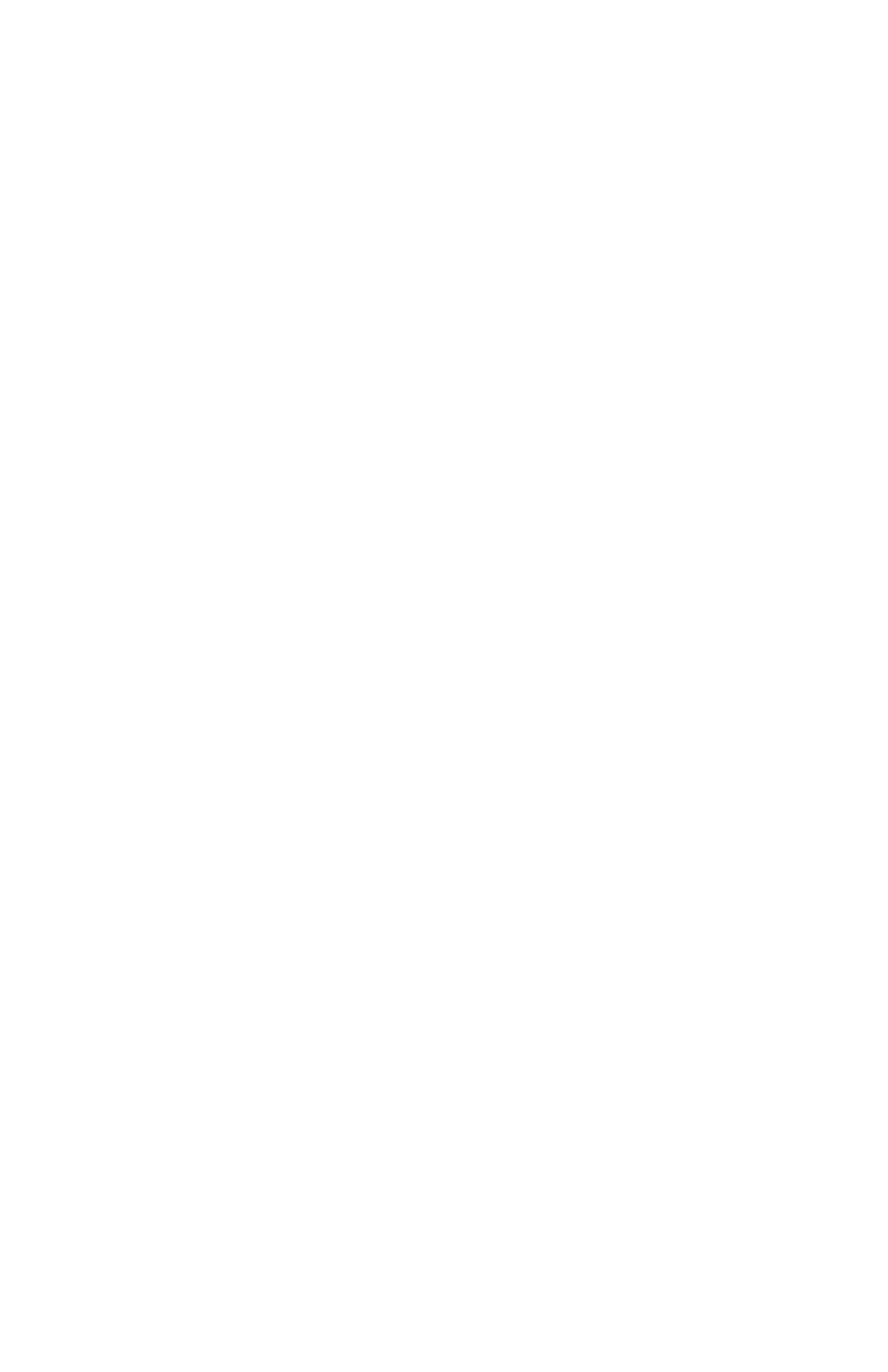#### **Welcome to the YMCA of the Palouse!**

We are pleased to offer our annual Day Camps for the Palouse Community! The Y camps bridge the gaps between and within the Pullman School District academic semesters and breaks and are geared for children ages 5, entering Kindergarten, to 12. These camps focus on the Y's four core values of caring, honesty, respect, and responsibility, while promoting service learning, continued academic development, and literacy advancement throughout the summer. Our educated and experienced staff plan action packed weeks, complete with recreational activities, specialized clubs, daily field trips, and Friday parties.

# **The Y: We're for Youth Development, Healthy Living, and Social Responsibility.**



# **CAMP LOCATION CAMP PHONES**

Sunnyside Elementary School Multi-Purpose Room

Day Camp Phone: (509) 432-5388

425 SW Shirley Josh Paparazzo, CEO C-(208) 596-6688 Pullman, WA 99163 **O-(509)** 332-3524

# **ADMINISTRATIVE OFFICE CAMP EMAILS**

YMCA of the Palouse 105 NE Spring St. Pullman, WA 99163 (509) 332-3524

Camp Info: [info@palouseymca.org](mailto:info@palouseymca.org)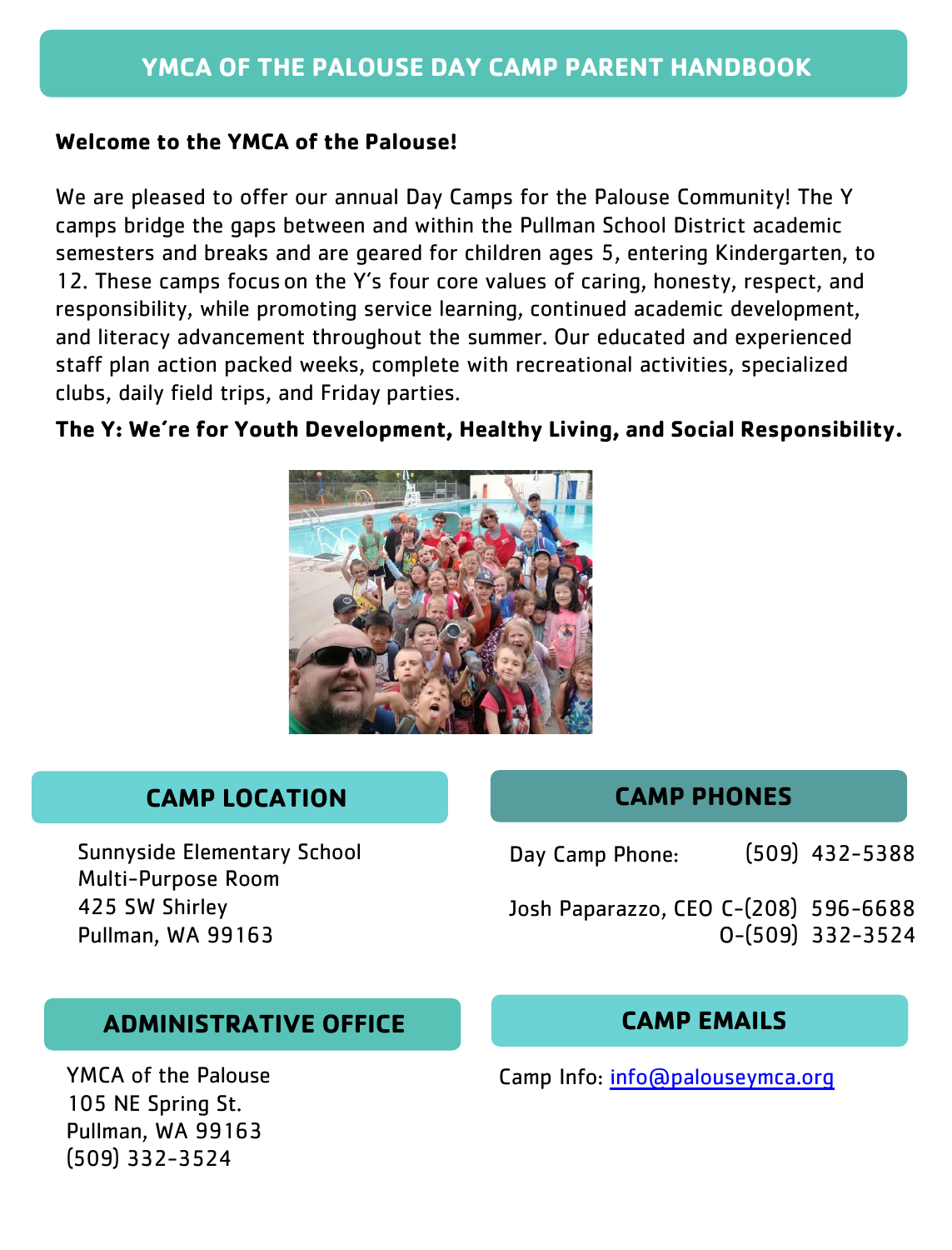# **TABLE OF CONTENTS**

- 1. Registration Information
- 2. Annual Family Membership Fee
- 3. Part-Time Enrollment
- 4. Discounts
- 5. Changes and Cancellations
- 6. Withdrawals and Refunds
- 7. Payments
- 8. Late Payments
- 9. Extended Hours
- 10. Non-Sufficient Funds
- 11. Payment Methods
- 12. Receipt Requests and Tax **Credits**
- 13. Financial Assistance
- 14. Non-Discrimination
- 15. Impact Statement
- 16. Records and Confidentiality
- 17. Daily Schedule and Activities
- 18. Y Camp Staff
- 19. Child Abuse Reporting
- 20. Signing Inand Out
- 21. Medication Management
- 22. Healthcare Policy
- 23. Tobacco and Drug Policy
- 24. Special Needs Accommodation
- 25. Behavior Management
- 26. Parents
- 27. HEPA Standards
- 28. Snacks and Meals
- 29. What to Bring
- 30. What Not toBring
- 31. What to Wear
- 32. What Not toWear
- 33. Sunscreen
- 34. FieldTrips
- 35. Transportation
- 36. Swimming
- 37. Library Policy
- 38. Year-Round Programming
- 39. YMCA of thePalouse Mission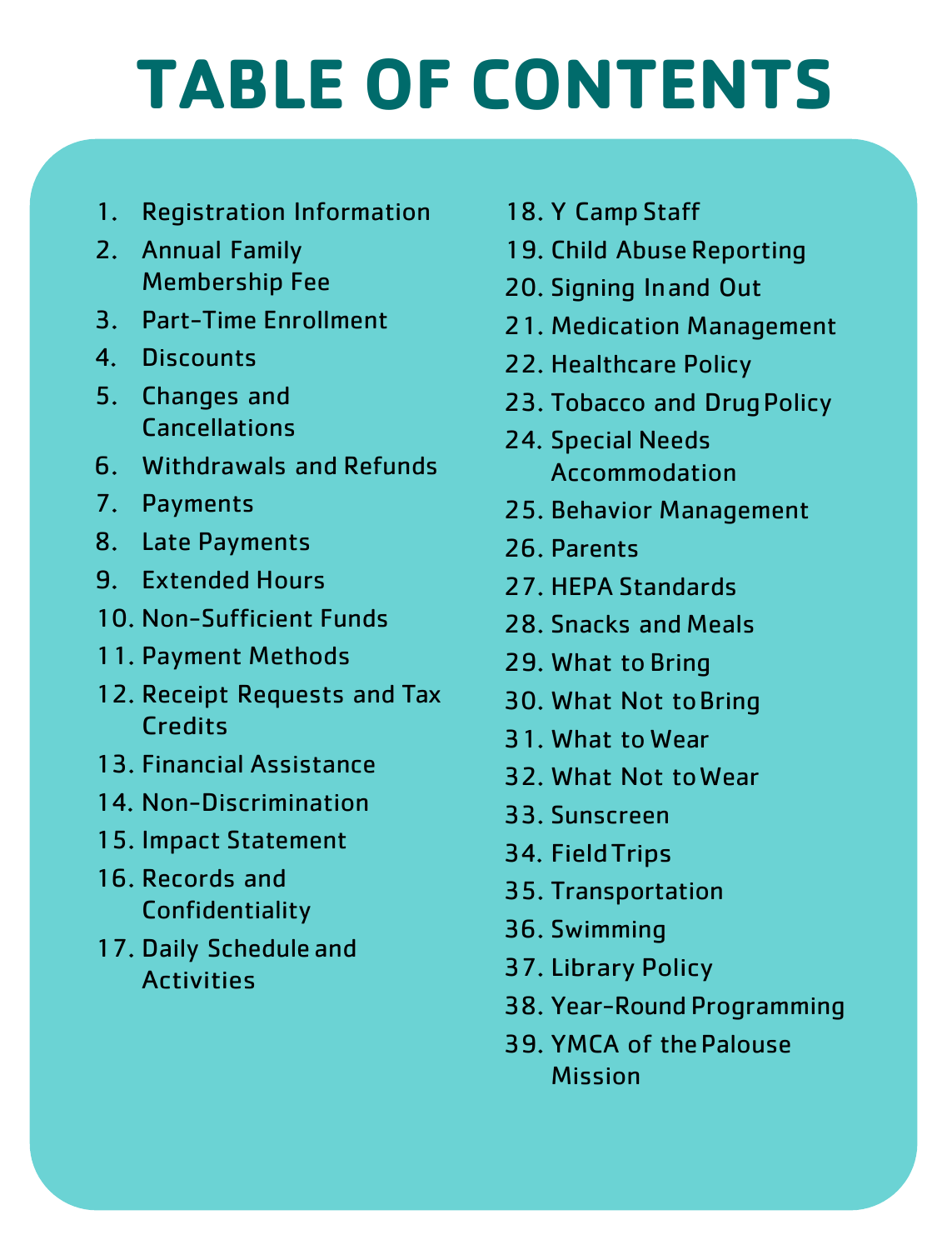# **1. REGISTRATION INFORMATION 3. PART-TIME ENROLLMENT**

Spring Break Day Camp Dates: April 4th – 8th Summer Day Camp Dates: June 13th– Aug 19th. Hours of operation: 7:45 am – 5:15 pm

• Option for 7:30 am Early Drop/5:30 pm Late Pick-up: \$5 per child per day

Location: Sunnyside Elementary Ages: 5, entering Kindergarten to 12 years.

#### **REGISTRATION & PAYMENT DUE DATES**

Registrations are due one week in advance of the first day of attendance. Keep in mind your child's enrollment is not secured until we have received program payment. See the payment policies for more information.

## 2022 SPRING BREAK DAY CAMP RATES

| Y Member            | FFF. | <b>DUE DATE</b>  |
|---------------------|------|------------------|
| Full Week (5 Days): |      | \$200 March 30th |
| Daily Drop-in:      |      | $$45$ March 30th |
| Non Y Member        | FEE. | <b>DUE DATE</b>  |
| Daily Drop-in:      | \$55 | March 30th       |

## 2022 SUMMER DAY CAMP RATES

| Y Member            | FEEL | <b>DUE DATE</b>   |
|---------------------|------|-------------------|
| Full Week (5 Days): |      | \$200 April 29th. |
| Daily Drop-in:      |      | \$ 45 April 29th  |
| Non Y Member        | FEE  | <b>DUE DATE</b>   |
| Daily Drop-in:      |      | \$ 55 April 29th  |

Note: Rates could be subject to an increase of 15% before program start. However, registrations taken before April 29th will be locked in at the above rates for the 2022 summer session.

# **2. ANNUAL FAMILY MEMBERSHIP FEE**

For access to YMCA Membership program rates, participants are subject to an Annual Family Membership fee that covers all household members across all Y programming. Annual Family Membership fees are \$50.

Participant's attendance exceeding registered enrollment will be charged a daily drop in rate for each day based on their member or non-member status.

#### **4. SUMMER CAMP DISCOUNTS**

The Y offers a discount of 10% for upfront payment if paying entire 10-week summer program all at once. With day camp rates likely to increase by as much as 15%, registrations must be submitted by April 29th to be locked in to the \$200 per week rate. Please note that to be locked into the above rate, payment is not due until the first day of the program, just as long as the registration is submitted by the before mentioned date.

#### **5. CHANGES AND CANCELLATIONS**

The Y must be notified of all attendance changes and cancellations by the Wednesday before the intended week of attendance. Campers who arrive late, depart early, or miss days are not granted prorated fees or refunds.

#### **6. WITHDRAWALS AND REFUNDS**

If you wish to withdraw your child from preregistered Y programming, written notice must be submitted to the Y at least 1 week prior to the last day of attendance. The Y provides rollover credit for future YMCA of the Palouse programming upon written request. Refunds may be issued upon written request and are subject to a \$25 service charge. Refunds are processed within 30 days from receipt of written cancellation. Campers who arrive late, depart early, or miss days are not granted pro-rated fees or refunds. Refunds will not be issued to campers who have been suspended or disenrolled from camp due to behavior problems.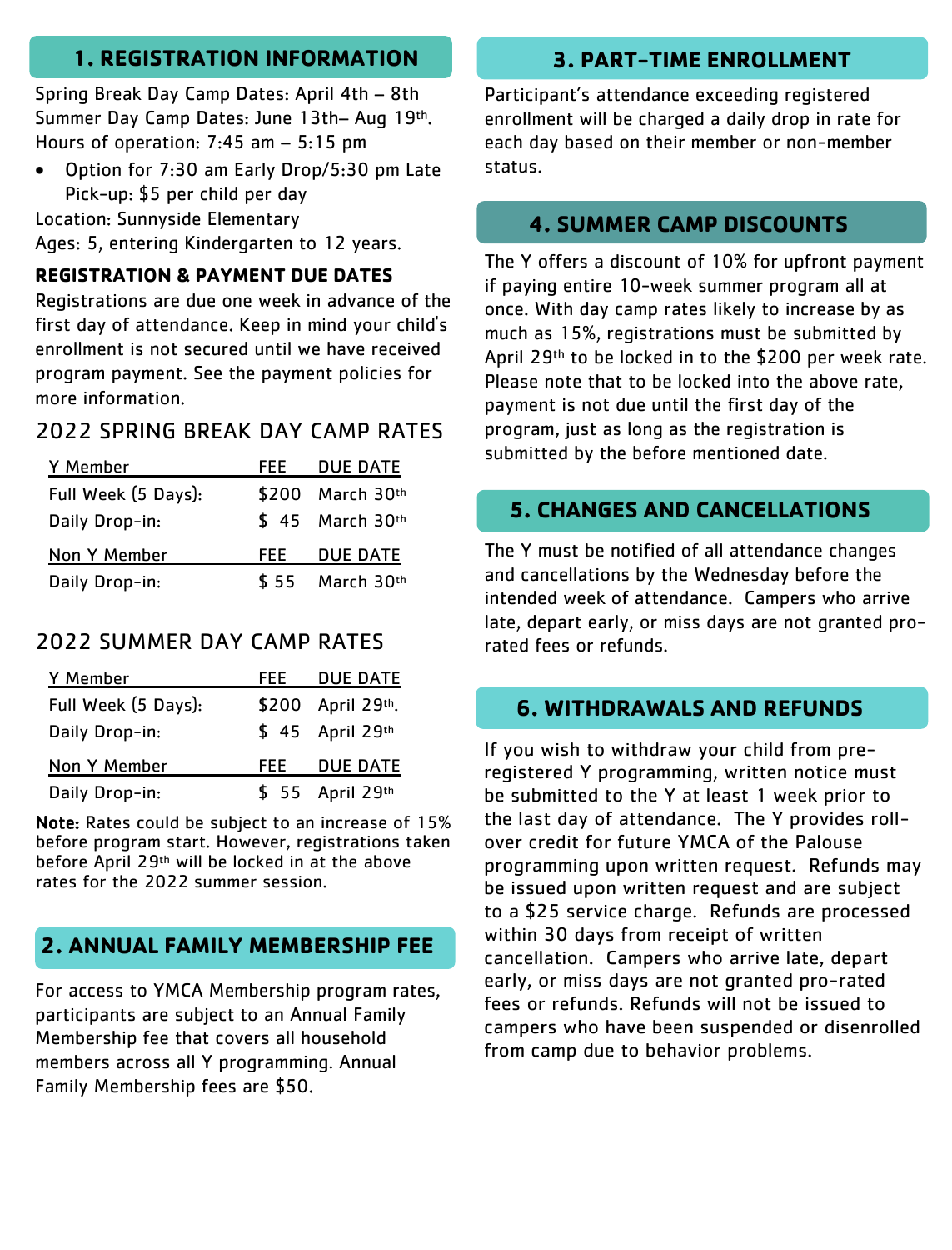# **7. PAYMENTS**

Payment is required to secure your spot in Y programs. Payment for upcoming period of attendance is due the Friday before the intended week of attendance.

# **8. LATE PAYMENTS**

Payment is due the Friday before the intended week of attendance. Failure to pay will result in disenrollment until accounts have been paid.

# **9. EXTENDED HOURS**

An early drop-off/Iate pick-up option is available at \$5 per child per day. Extended hours with this option begin at 7:30 am and end at 5:30 pm and requires registration and payment before the intended week of attendance.

# **10. NON-SUFFICIENT FUNDS**

All payments returned for non-sufficient funds are subject to a \$30 fee

# **11. PAYMENT METHODS**

For the safety of children and staff, payment will not be accepted at program sites. The following methods are available:

- Mail or drop off payment to the Y office: o Address: 105 NE Spring Street, Pullman,
	- WA 99163
	- o Our office hours are Monday-Friday, 10:00 AM - 3:00 PM. If our office is closed, please put your payment through the door slot.
- Pay by credit card at the Y office or over the phone. We accept Visa, MasterCard, Amex, and Discover.
- Pay online at [www.palouseymca.org.](http://www.palouseymca.org/) Select the appropriate program then submit payment online.

# **12. RECEIPT REQUESTS/TAX CREDITS**

A printout of year-to-date payments may be available to you upon request. Please allow 10 business days to process requests.

# **13. FINANCIAL ASSISTANCE**

The Y can offer our programs at affordable rates for all, thanks to the generous donations from friends, families, and fundraising efforts. This ensures that no one is turned away due to an inability to pay, as long as funds and space are available. The Y provides Financial Assistance based on an income sliding scale. Information on YMCA of the Palouse Financial Assistance can be found at www.palouseymca.

# **14. NON-DISCRIMINATION**

No person shall be denied the opportunity to participate in the YMCA as a participant, employee, or volunteer based on age, religion, sexual orientation, background, income or ability/disability to learn, grow and to thrive in our programs, our community, and in life.

# **15. IMPACT STATEMENT**

Campers are empowered to become strong leaders and advocates for community needs. The Y four core values (Caring, Honesty, Respect, and Responsibility) are put into practice through highquality, inclusive programs that build a healthy spirit, mind and body for all. Impact is evident when an individual is inspired to make a healthy choice, when a mentor inspires a child, and when a community comes together for the common good.

# **16. RECORDS AND CONFIDENTIALITY**

A copy of your child's records will be kept at the Y office and at the program site. New registration and release forms are required for each Y program in order to ensure that all records are up-to-date. Immunization forms are carried over between programs. Should your child receive additional immunizations after your original Certificate of Immunization is submitted, please contact the Y so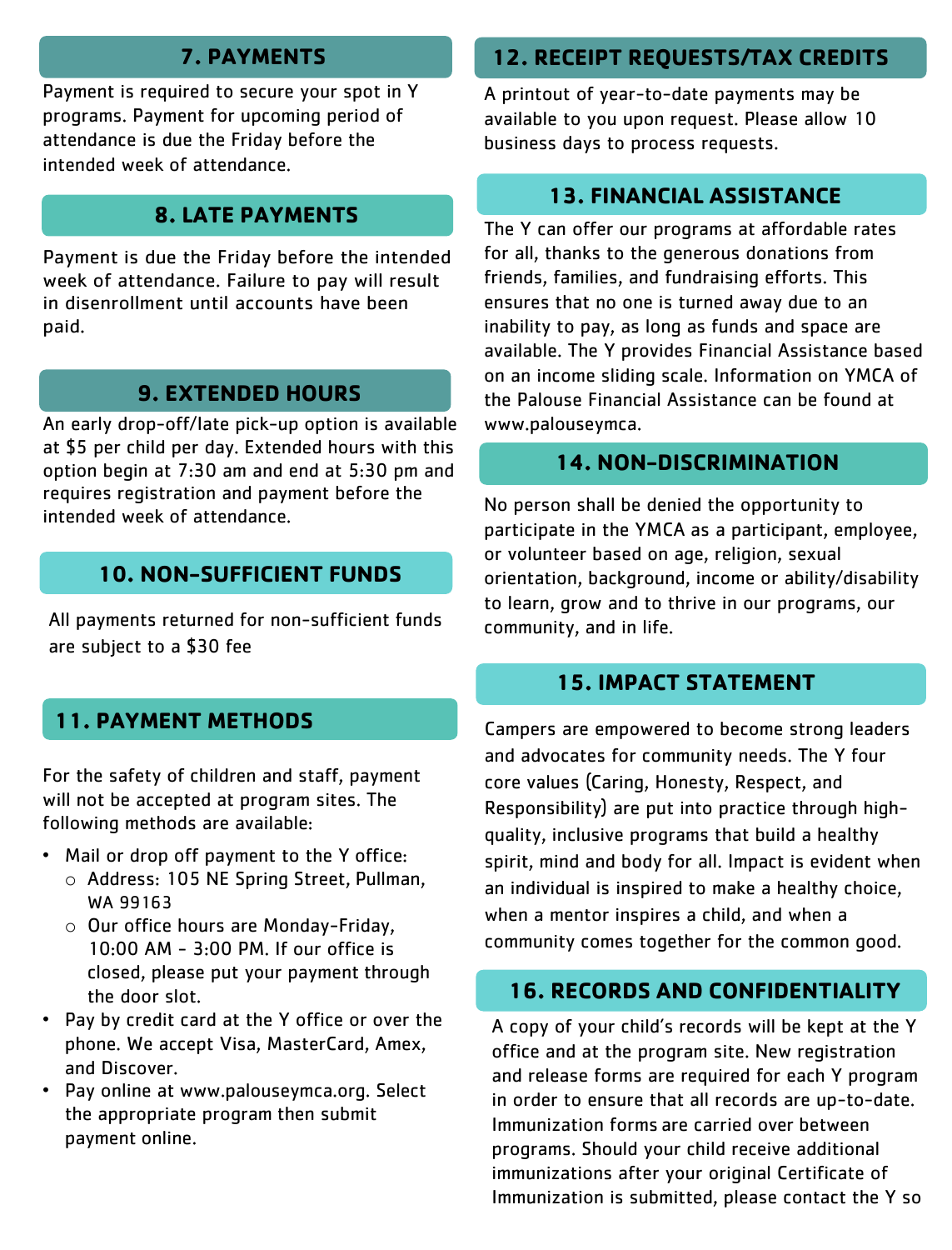that records can be updated. Y staff will periodically go through records to ensure accuracy.

All child records are kept confidential and available only to Y staff. Parents and guardians may be allowed access to their child's records upon request.

## **17. DAILY SCHEDULE AND ACTIVITIES**

Daily activities may include:

- Field trips
- Wellness, fitness, sports, and play
- Character development
- Service learning
- Arts & humanities
- Science, math, technology, & engineering
- Academic/quiet time/reading
- Nutritious snacks
- Celebration of a variety of cultures
- Other activities as deemed appropriate

#### **Example Daily Schedule (will vary):**

| Drop-off                    |
|-----------------------------|
| Free choice, snack          |
| Welcome, camp songs         |
| Service learning/Field trip |
| Camp clubs, arts & crafts   |
| Academic activities         |
| Lunch, social time, game    |
| Stations/Field trip         |
| <b>Snack</b>                |
| Outdoor game                |
| Group Game                  |
| Pick-up                     |
|                             |

You are welcome to drop-off and pick-up your child at any point during the day. Please call the applicable camp phone number to arrange scheduling.

#### **18. Y CAMP STAFF**

Y camp counselors are trained to provide a safe, nurturing environment geared toward the well-being of our children.

Camp counselors model the Y's 4 core values of caring, honesty, respect, and responsibility. All staff are required to have:

- CPR, First Aid, and AED
- Cleared background checks
- Food handler's card

Y Camp staff pride themselves on being professional role models who make lasting positive impacts on

#### **19. CHILD ABUSE REPORTING**

#### program participants

The YMCA complies with Washington State laws that require childcare providers to report suspected child abuse, neglect, or exploitation to Child Protective Services. All staff are trained in Child Abuse Prevention and child abuse reporting procedures.

#### **20. SIGNING IN AND OUT**

- All children must be signed in and out with a full legal signature.
- Campers will only be released to authorized persons listed on child information sheet.
- Please have ID available for signing out.
- Special pick-up arrangements must be made with at least 1 business days notice with written documentation to the Director of Programs.

#### **21. MEDICATION MANAGEMENT**

A parental permission form must be filled out before staff can administer medication. A separate form is required for each medication. Medication must be unexpired and in its original container with a prescription label. Any medication not

## **22. HEALTHCARE POLICY**

documented cannot be at site at any time. The YMCA cannot accept a sick child with a fever, suspected communicable disease, or with NHS/lice. In a medical emergency, every effort will be made to contact the child's parents or, in the event the parent cannot be reached, the emergency contact. If unable to reach a designated contact, we will contact the doctor listed on the enrollment forms and follow the doctor's instruction until parents are reached, or 911. In regard to pandemics such as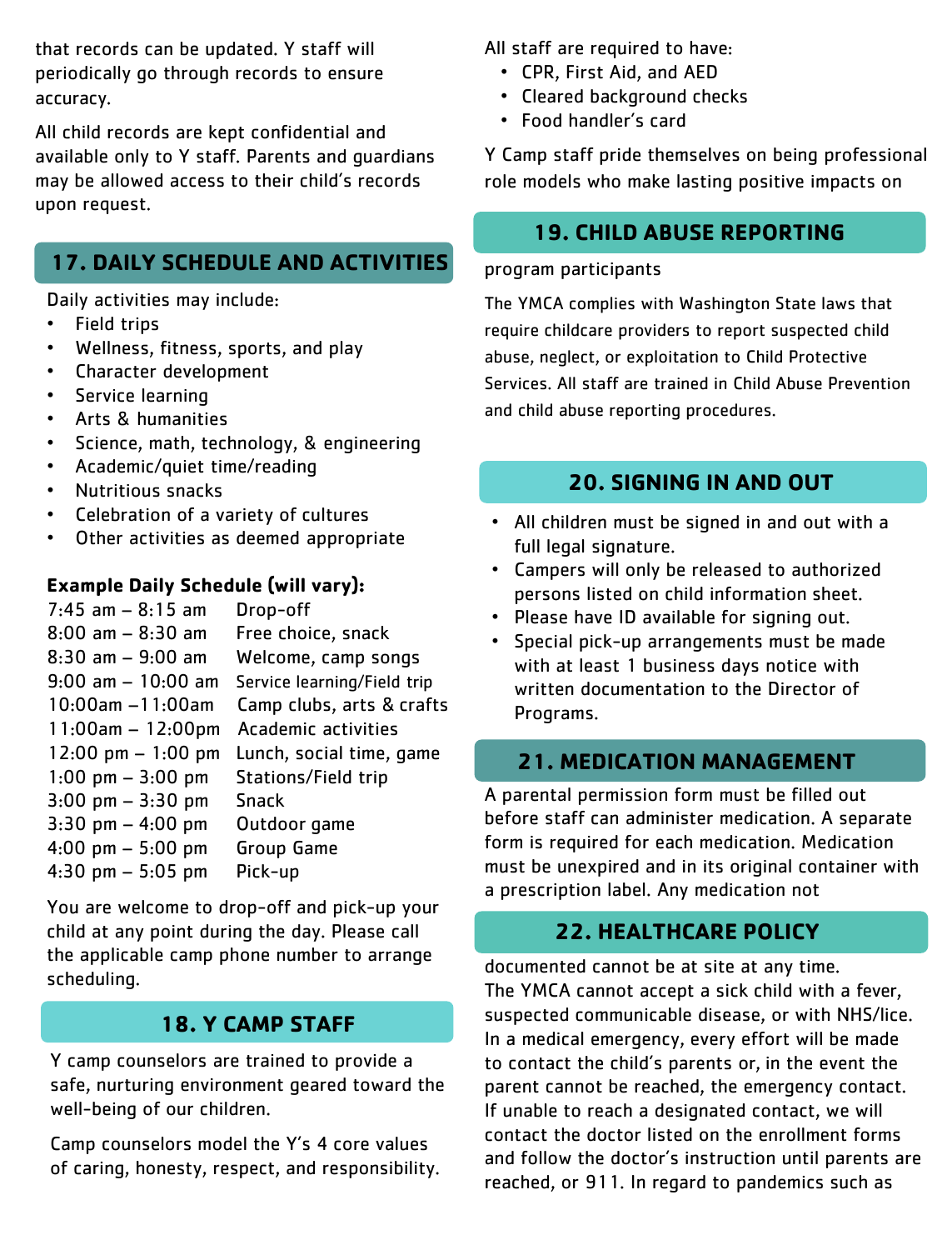Covid-19, The YMCA of the Palouse will follow all current State and County Health Department guidelines including mask wearing by all participants and staff as mandated, recommended, or made optional. Please note, that while the Y will do what they can to minimize risk of exposure to illnesses, avoiding risk cannot be quaranteed and thus by registering and attending the day camp program,

Parents/Guardians are assuming all risk and liability.

# **23. TOBACCO AND DRUG POLICY**

Drugs, alcohol, and tobacco are not permitted at any YMCA of the Palouse program site. Y staff will not release program participants to any individuals that appear to be under the influence of drugs or alcohol.

## **24. SPECIAL NEEDS ACCOMODATION**

At the YMCA of the Palouse, we aim to promote an inclusive environment where every child has equal opportunity to learn, engage and develop in a caring and educational setting. Y Staff are not equipped to work with children who need significant assistance with personal care, constant one-on-one support, or have great difficulty in managing their behavior in a group setting.

In order to determine accommodations due to special needs, supporting signed documentation is required prior to participation in any Y program. These needs can include social, emotional, cognitive, linguistic, and/or developmental.

Documentation must be in the form of one or more of the following:

- Individual Education Plan (IEP)
- Individual Health Plan (IHP)
- 504 Plan
- Individualized Family Service Plan (IFSP)

Documentation can be provided by any of the following:

- Licensed or certified physician or physician's assistant
- Mental health professional
- Release of information from the school district
- School professional
- Social worker with a bachelor's degree or higher with a specialization in the child's needs
- Registered nurse or advanced nurse practitioner

In order for a child with special needs to be admitted into Y programs, a written behavioral plan and meeting with the Director of Programs is required prior to participation. If it is determined a child's needs can be appropriately accommodated by the Y this written behavioral plan will be implemented by the YMCA site staff. The Y reserves the right to reassess our ability to meet a child's needs at any point.

# **25. BEHAVIOR MANAGEMENT**

The YMCA strives to meet the needs of all children by setting guidelines and boundaries appropriate to each stage of development.

If problems arise, the child will be encouraged to use his/her words to try to resolve the situation peacefully or redirected to a new activity.

Should the problem continue, the child will be removed from the situation until he/she is able to rejoin the group. Parents may be contacted and encouraged to discuss the problem with their child.

Continued disruptive behavior and/or serious one time offenses may result in one or more of the following:

- Written documentation of the inappropriate behavior.
- Parent and site staff conference.
- Parent, site staff, and Child Care Directors conference (with recommendation for an immediate behavior contract or short-term suspension from the program).
- Complete removal of the child from the program.

We encourage you to share information with us that may affect your child's behavior in our programs. We are committed to working with you in the best interest of your child and the rest of the children in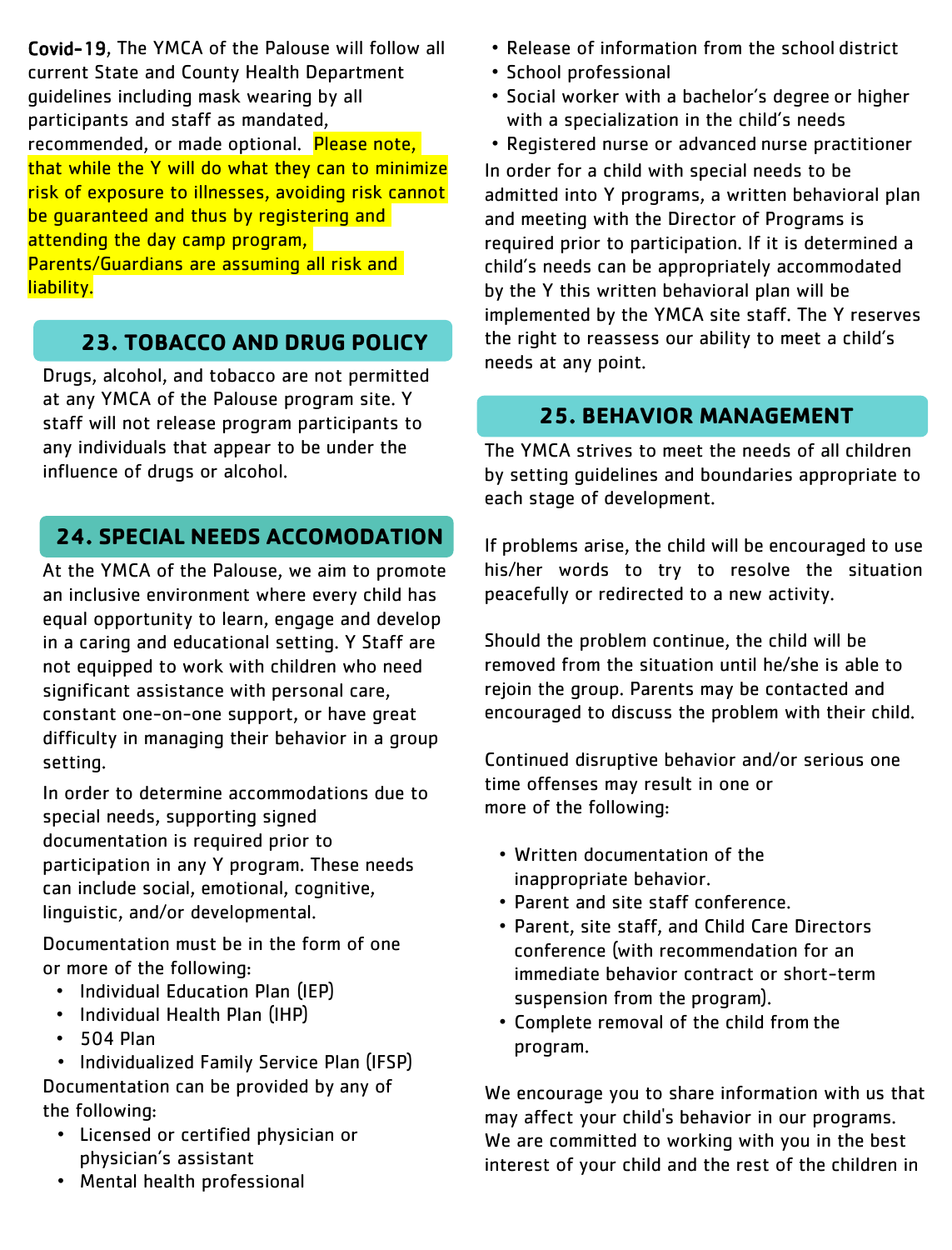# **25. BEHAVIOR MANAGEMENT (Cont.)**

our care. We do not use or endorse any form of corporal punishment.

Because there are such a wide variety of behaviors that children display, the YMCA reserves the right to make the decision to suspend or expel a child based on the physical or emotional safety of the child, other children in the program and the staff. In such a situation parents may be called to come immediately to pick-up their child, or the child may be separated from the group for the remainder of the day.

#### No Tolerance Policy

We want to make sure all children at the YMCA have a positive atmosphere that is safe and inclusive. We are asking for your support in maintaining a fun, safe place where children can achieve their potential. Please talk with your children about the importance of not exhibiting the behaviors described below. Ideally, we want to work with families to prevent these behaviors from occurring.

The following will NOT be tolerated in our programs:

- Abusive, harassing and/or obscene language or gestures
- Threats of harm, physical aggression, violent acts, or bullying
- Weapons of any kind
- Damaging or defacing YMCA or school property
- Being disrespectful
- Purposely leaving the area of supervision without permission
- Indecent exposure

Failure to follow this policy will result in disciplinary action, which may include a one to three day suspension. A parent conference will be scheduled to develop a behavior contract in order for your child to remain in the program. It may become necessary for the benefit of the child, as well as for the safety of the other children, to remove a child from our

program.

Behaviors such as being disrespectful to other children or staff, dishonesty, or failing to carry out responsibilities are also inappropriate at the YMCA.

YMCA Staff will communicate with families for behaviors such as those mentioned that need attention as well as for positive behaviors.

We expect all our participants to uphold the YMCA values of respect, responsibility, caring, and honesty.

# **26. PARENTS**

Our programs encourage open communication between Y staff and parents. We invite you to become familiar with the staff and encourage you to communication with staff as often as possible. Y staff will communicate with you regularly about how your child is doing in our program. Any problems your child may be having at home may affect his or her behavior at the Y. Please keep the program staff informed so that we can be sensitive to your child's needs.

#### **27. HEPA STANDARDS**

Y programs align with Y-USA Healthy Eating and Physical Activity (HEPA) standards. This is a commitment to educate kids about healthy lifestyles. Campers engage in physical activity for a minimum of 60 minutes, are served healthy food choices, including fruits and vegetables, and have limited screen time.

Media may sometimes be used during Y programming, either to assist in lessons, or to occasionally screen age-appropriate movies.

#### **28. SNACKS & MEALS**

- Nutritious snacks are served twice a day
- Snack will include a fruit or vegetable and a grain.
- Children may bring nutritious snacks and meals from home. Sodas, caffeinated drinks, nut products, and candy are not permitted.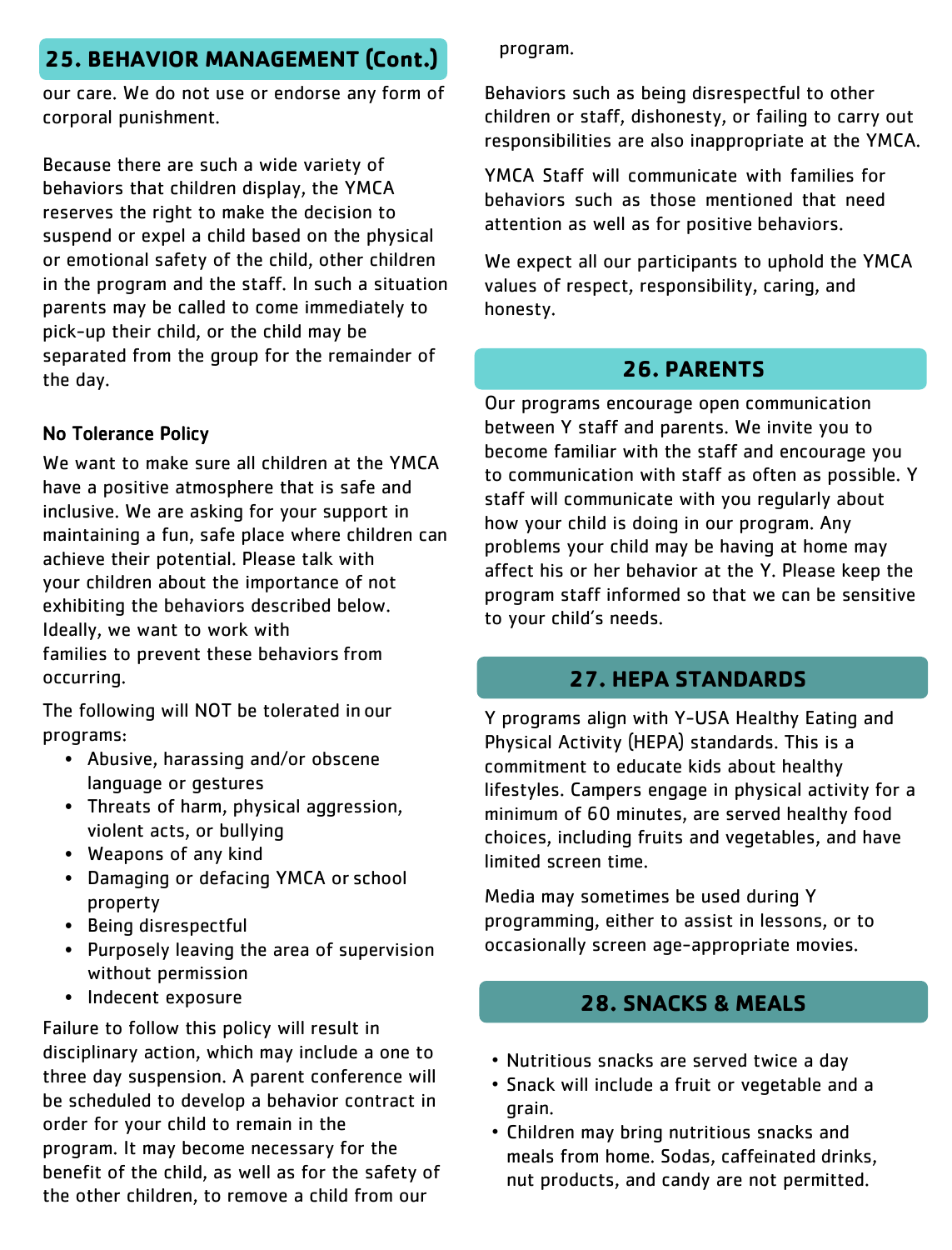- Menus are posted at Sunnyside Elementary
- Lunch is not provided by the YMCA. Your child can either pack a lunch from home or you can order a Subway when checking in each day. Cost for a sandwich, side, and drink is \$6.50.
- The YMCA does not serve any nut products nor are they permitted to be brought to or consumed on the premises.

#### **29. WHAT TO BRING FOR FULL DAY CAMP**

- Backpack
- Lunch (please keep in mind there will be no access to a refrigerator)
- Water bottle (please label)
- Spray-on sunscreen (please label) Summer Only…
- Swim bag packed with their swimsuit (please label)
- Towel for poolside use

## **30. WHAT NOT TO BRING**

We ask that your children refrain from bringing any of the following:

- Cell phones, electronics, and smart watches
- Money or valuables.
- Alcohol, drugs, tobacco or weapons of any kind.
- Animals or pets of any kind.
- Skateboards, scooters, Heelys or bicycles.
- Toys, balls, playing cards, etc.

THE YMCA OF THE PALOUSE IS NOT RESPONSIBLE FOR ITEMS BROUGHT TO CAMP THAT BECOME LOST, STOLEN OR BROKEN.

Items that have been housed in the YMCA of the Palouse lost & found will be donated to charity after 5 business days. Please ensure you are checking the lost and found frequently in an effort to ensure your child's property is not donated

#### **31. WHAT TO WEAR TO CAMP**

- Sunscreen
- Shorts
- Light-weight top
- Hat
- Comfortable, close-toed shoes
- Inclement weather gear as needed

#### **32. WHAT NOT TO WEAR TO CAMP**

- Clothing which is revealing, offensive, or expensive.
- Jewelry/Makeup
- Open-toed shoes or flip flops (unless at the pool).

#### **33. SUNSCREEN**

We strongly encourage you to pack your camper with spray-on sunscreen. In addition, we ask that you provide a sunscreen with at least an SPF of 30 that is labeled "All Day" and "Waterproof". Campers should arrive to camp with sunscreen on, and they will be reminded throughout the day to reapply.

Campers are responsible for applying their own sunscreen during the day, with reminders from their counselors. Counselors may assist with Spray on Sunscreen if necessary. For this reason, we recommend spray-on sunscreen be packed. If sun exposure is ever a problem, please notify the Director immediately so that extra precautions and applications can be made. THE YMCA OF THE PALOUSE DOES NOT PROVIDE SUNSCREEN.

#### **34. FIELD TRIPS**

Field trips are planned by the staff and parents will be notified in advance, and are provided with no additional cost to parents other than the registration fee. Due to staffing needs, all children will be required to attend field trips, or parents will have to make other arrangements. A staff to child ratio of 1:15 is maintained and a ratio of 1:10 is maintained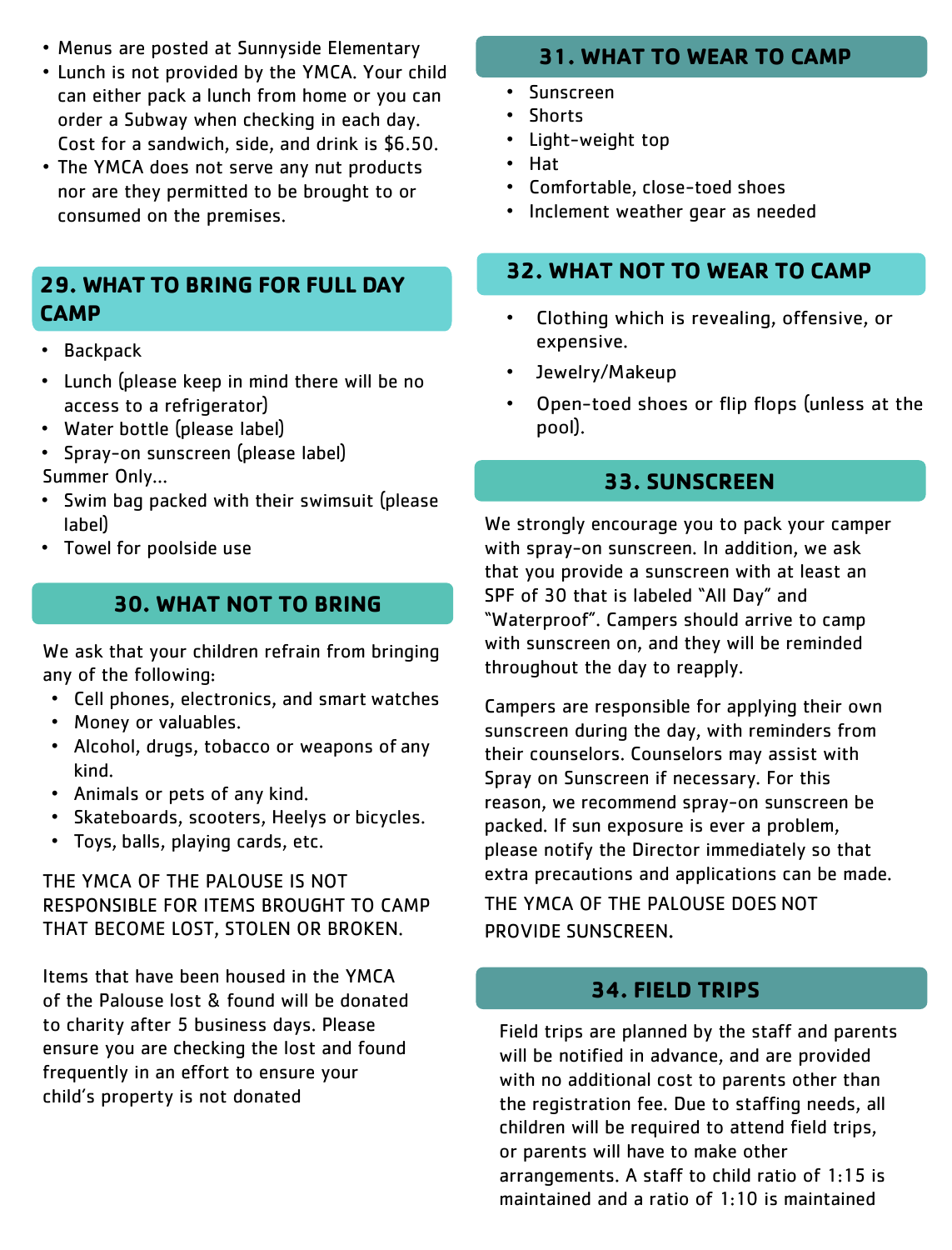for swimming. All medical records, emergency contact information, individual medication for children who require it, and a medication log are brought on field trips. Staff will also have a complete first-aid kit.

Children will return to Sunnyside Elementary from field trips by 5:00 pm, or it may be requested that parents pick up at the field trip location.

#### **35. TRANSPORTATION**

Transportation to and from field trips may be conducted on-foot, via Y vehicles, and/or public transportation. The Y maintains our vehicle in safe operating condition, including a current insurance policy that covers the driver, the vehicle, and all occupants. The children will never be left unattended in the vehicle, as staff maintain the required staff to child ratio during transport and take head counts each time campers get on and off the vehicles.

#### **36. SWIMMING**

Day Camp participants do swim twice a week. Per requirements from Pullman Aquatics, all campers must take a swim test per each visit to access "swimmer" areas. If a camper does not meet the qualifications of the test or chooses not to take the test, they can still enjoy swimming while wearing a life jacket, or participate in other activities. The pool is always monitored by lifeguards and our counselors provide additional safety support at all times.

# **37. LIBRARY POLICY**

Visits to Neill Public Library will occur weekly. In order for your child to check out books they must use their own library card/account. Please provide library card information on the Summer Day Camp registration form. TheYMCA is not liable for any lost, stolen, or damaged materials. The YMCA is not able check out library materials on your child's behalf.

#### **38. YEAR-ROUND PROGRAMMING**

At the Y, we strive to meet your family's scheduling needs by providing a fun and safe environment for your children. The Y's Elementary After School programs, located at Franklin, Jefferson, Kamiak, Sunnyside and Pullman Community Montessori Charter School, will begin in August from 3:00 – 6:00 pm. Please note, we will not hold any day camps on **August 22nd and 23rd** as we will be closed in preparation of after school programming.